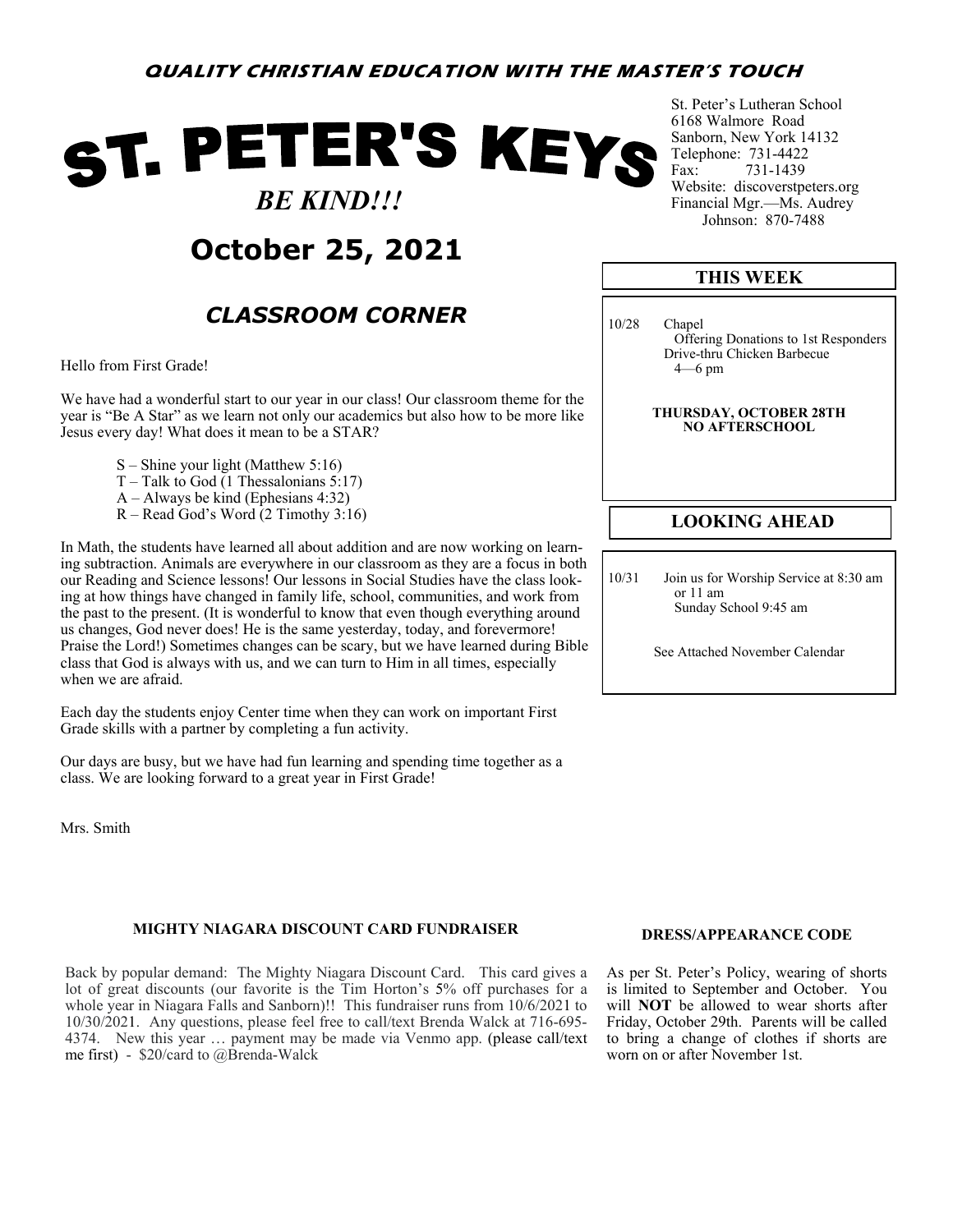#### **CHIAVETTA'S DRIVE-THRU CHICKEN BBQ**

It's not too late……..St. Peter's Lutheran School will be having a Chiavetta's Drive-thru Chicken Barbecue on Thursday, October 28th from 4—6 pm. Contact the office for tickets.

Grades 4—8…….

It's not too late to sign up for the Lutheran School Ski Club (includes skiers and snowboarders). Family members are welcome to participate. Registration forms are due by Wednesday, October 27th. Forms were sent home a few weeks ago. If you need an additional form, please contact the office.

#### **SOCCER UNIFORM RETURNS**

All soccer uniforms should have been washed and turned into the office. If your child's uniform was returned by last Friday, October 22nd, \$5 will be sent home in an envelope today.

Congratulations to the following Soccer All-Stars: Rya Anastasi, Sadie Baird, Randy Chrysler, Andrew Schul and Par-**SKI CLUB** ker Tonemah.

#### **TRUNK OR TREAT**

Thank you to all who participated, donated candy and decorated a trunk. It was a great event and enjoyed by all.

Special thanks to Lynette Kroening for organizing this event.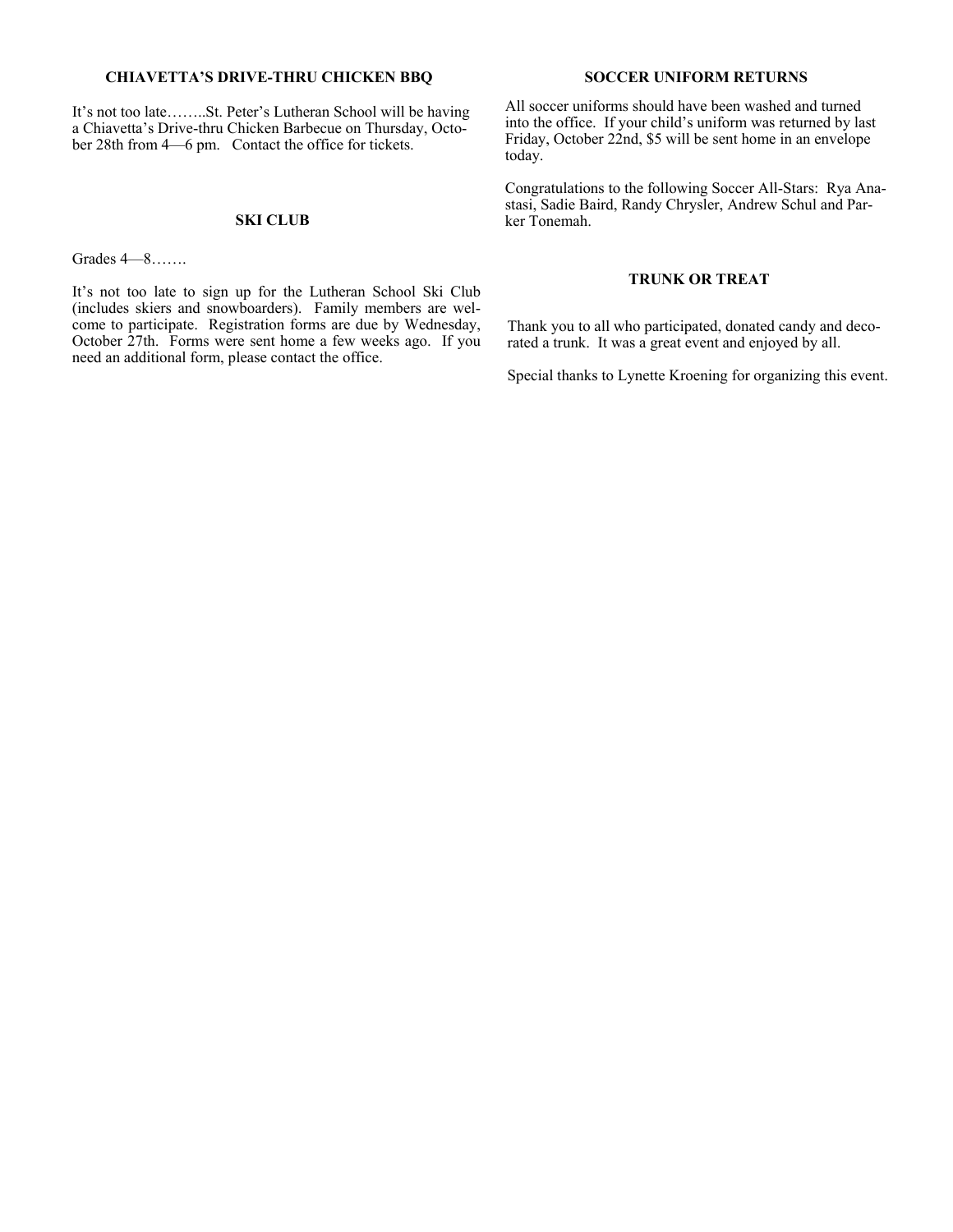|                             | <b>AFTER SCHOOL SIGN UP</b><br>*Week of November 1st<br>Due on Thursday, October 28th<br>Pre-Reg (per day) 1 hour(a) \$5,<br>2 hours $(a)$ \$10, 3 hours $(a)$ \$15 | THIS FRIDAY, (10/29)<br><b>FOR LUNCH-PIZZA</b><br>(Orders due Tuesday, 10/26)<br>Gr.<br>Name |  |  |
|-----------------------------|---------------------------------------------------------------------------------------------------------------------------------------------------------------------|----------------------------------------------------------------------------------------------|--|--|
|                             | Family Reg for the year is \$35.00.                                                                                                                                 | Slice w/cheese $@$1.75$                                                                      |  |  |
| Emergency<br>Late Enrollees | (family not registered)<br>\$7.00 per hour<br>add \$1.00 per child per                                                                                              | Slice w/pepperoni $@$2.00$                                                                   |  |  |
| Name                        | day after Thursday.                                                                                                                                                 | <b>Total Enclosed</b>                                                                        |  |  |
| Mon                         | Tues Wed Thurs Fri                                                                                                                                                  | Please provide exact change.                                                                 |  |  |
| Hrs.                        |                                                                                                                                                                     | <b>Proceeds to benefit Student</b><br>Development                                            |  |  |
| Name                        |                                                                                                                                                                     |                                                                                              |  |  |
| Mon                         | Wed<br>Thurs Fri<br>Tues                                                                                                                                            |                                                                                              |  |  |
| Hrs.                        |                                                                                                                                                                     | All pizza orders are<br>due on Tuesday,<br>unless absent on                                  |  |  |
| <b>TOTAL ENCLOSED</b>       |                                                                                                                                                                     | Monday.                                                                                      |  |  |
|                             |                                                                                                                                                                     |                                                                                              |  |  |